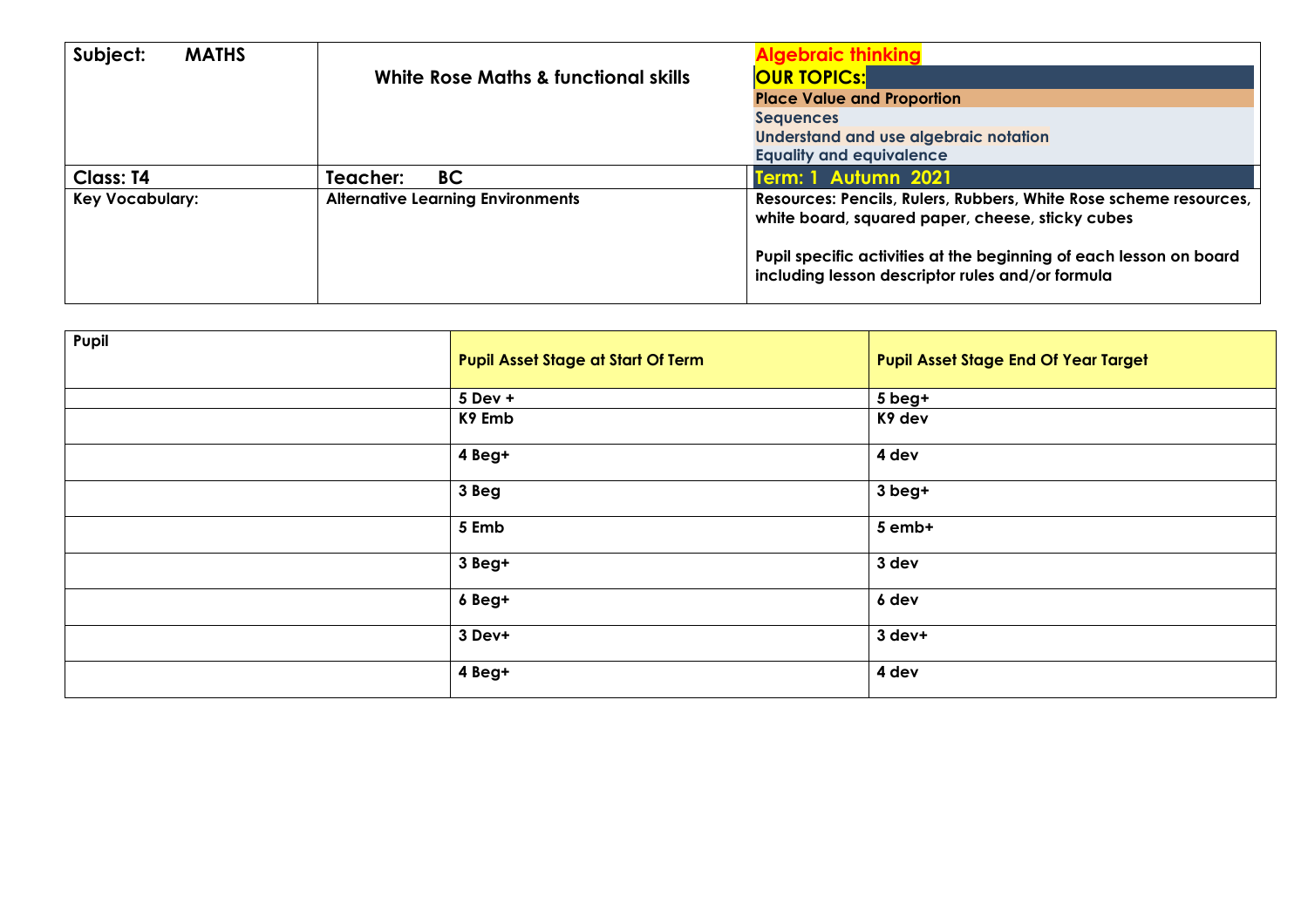| Learning Intentions.      |                                                                                                |                                                                                                                               |  |  |
|---------------------------|------------------------------------------------------------------------------------------------|-------------------------------------------------------------------------------------------------------------------------------|--|--|
| <b>Current Unit -</b>     | <b>Prior Learning –</b>                                                                        | <b>Future Learning -</b>                                                                                                      |  |  |
| <b>Algebraic thinking</b> | New to school:<br>Intro to describing and continuing sequences<br>started on transitional days | Place, Value and proportion:<br>Year 7 - Autumn Block 4 - Place Value & Ordering<br>Year 7 - Autumn Block 5 - FDP Equivalence |  |  |
|                           |                                                                                                |                                                                                                                               |  |  |

## **Pupil Asset Milestones to be achieved:**

## **Year 7 - Autumn Block 1 – Sequences**

**Describe and continue sequences Predict and check next term(s) Sequences in a table and graphically Linear and non-linear sequences Continue linear sequences Continue non-linear sequences Explain the term-to-term rule Find missing terms (H)**

## **Year 7 - Autumn Block 2 - Understand & Use Algebraic Notation**

**Given a numerical input, find the output of a single function machine Use inverse operations to find the input given the output Use diagrams and letters to generalise number operations Use diagrams and letters with single function machines Find the function machine given a simple expression Substitute values into single operation expressions Find numerical inputs and outputs for a series of two function machines Use diagrams and letters with a series of two function machines Find the function machines given a two-step expression Substitute values into two-step expressions Generate sequences given an algebraic rule Represent one- and two-step functions graphically**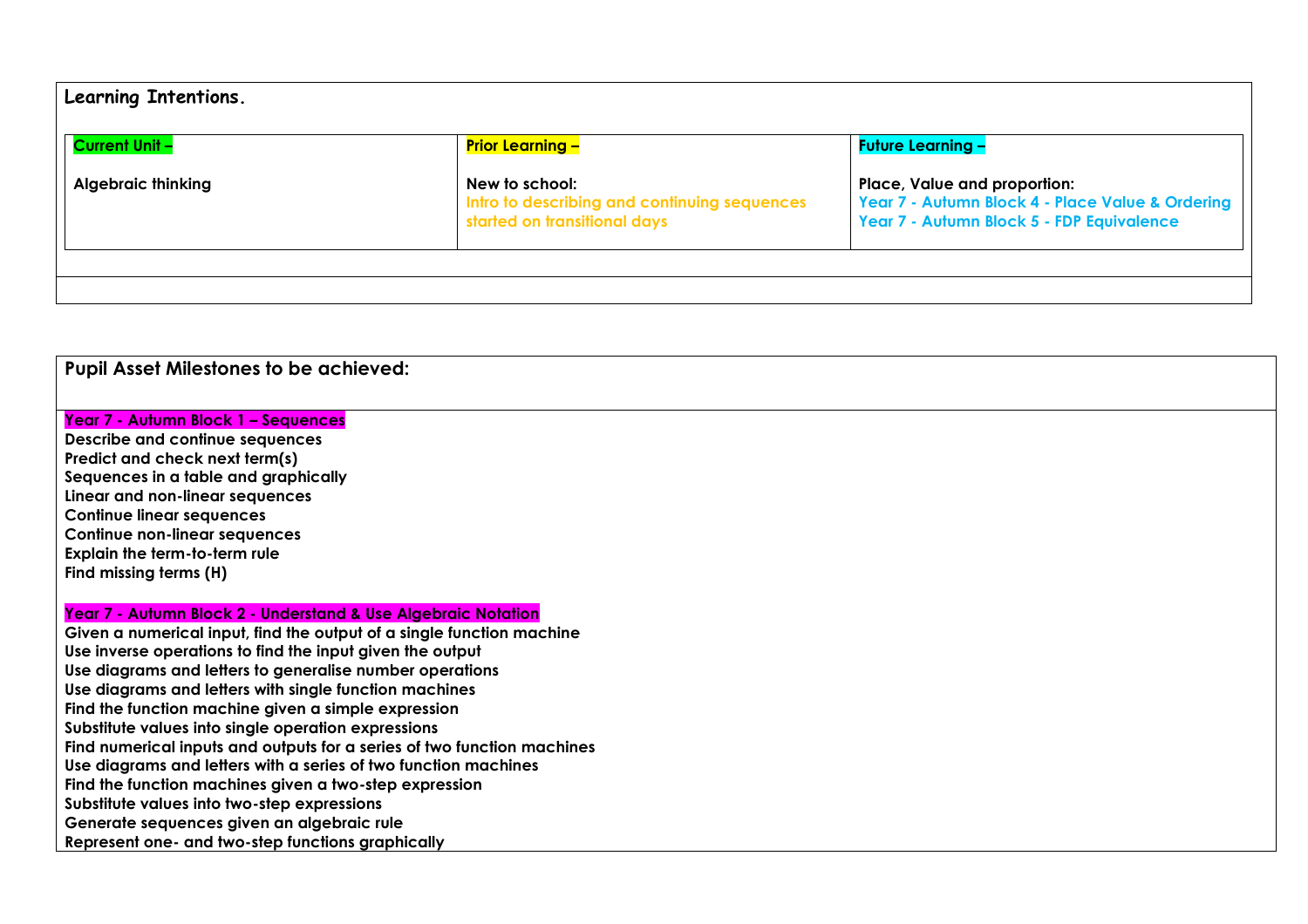**Year 7 - Autumn Block 3 - Equality & EquivalenceUnderstand the meaning of equality** 

**Understand and use fact families, numerically and algebraically**

**Solve one-step linear equations involving +/- using inverse operations** 

**Solve one-step linear equations involving x/÷ using inverse operations** 

**Understand the meaning of like and unlike terms**

**Understand the meaning of equivalence**

**Simplify algebraic expressions by collecting like terms, using the ≡ symbol**

**Half Term**

| Week           | Session 1                             | Session 2                      | Session 3                       | Session 4                      |
|----------------|---------------------------------------|--------------------------------|---------------------------------|--------------------------------|
|                | <b>Lesson Objective:</b>              | <b>Lesson Objective</b>        | <b>Lesson Objective</b>         | <b>Lesson Objective</b>        |
|                | Recap confirm understanding of        |                                |                                 |                                |
| $\overline{1}$ | previous weeks topics, develop        | Sequences in a table and       | Linear and non-linear sequences | Continue linear sequences      |
|                | independent working skills,           | graphically                    |                                 |                                |
|                | thought, problem solving.             |                                |                                 |                                |
|                | Alongside developing mental           | <b>Activities</b>              | <b>Activities</b>               | <b>Activities</b>              |
|                | maths skills and rehearsing number    |                                |                                 |                                |
|                | bonds                                 | Recap                          | White Rose worksheets as above  | White Rose worksheets as above |
|                |                                       |                                |                                 |                                |
|                | <b>Activities:</b>                    | All students  <br>as exercises |                                 |                                |
|                | 20 questions on board relating to     | on w/b with me.                |                                 |                                |
|                | topic differentiated for all students |                                |                                 |                                |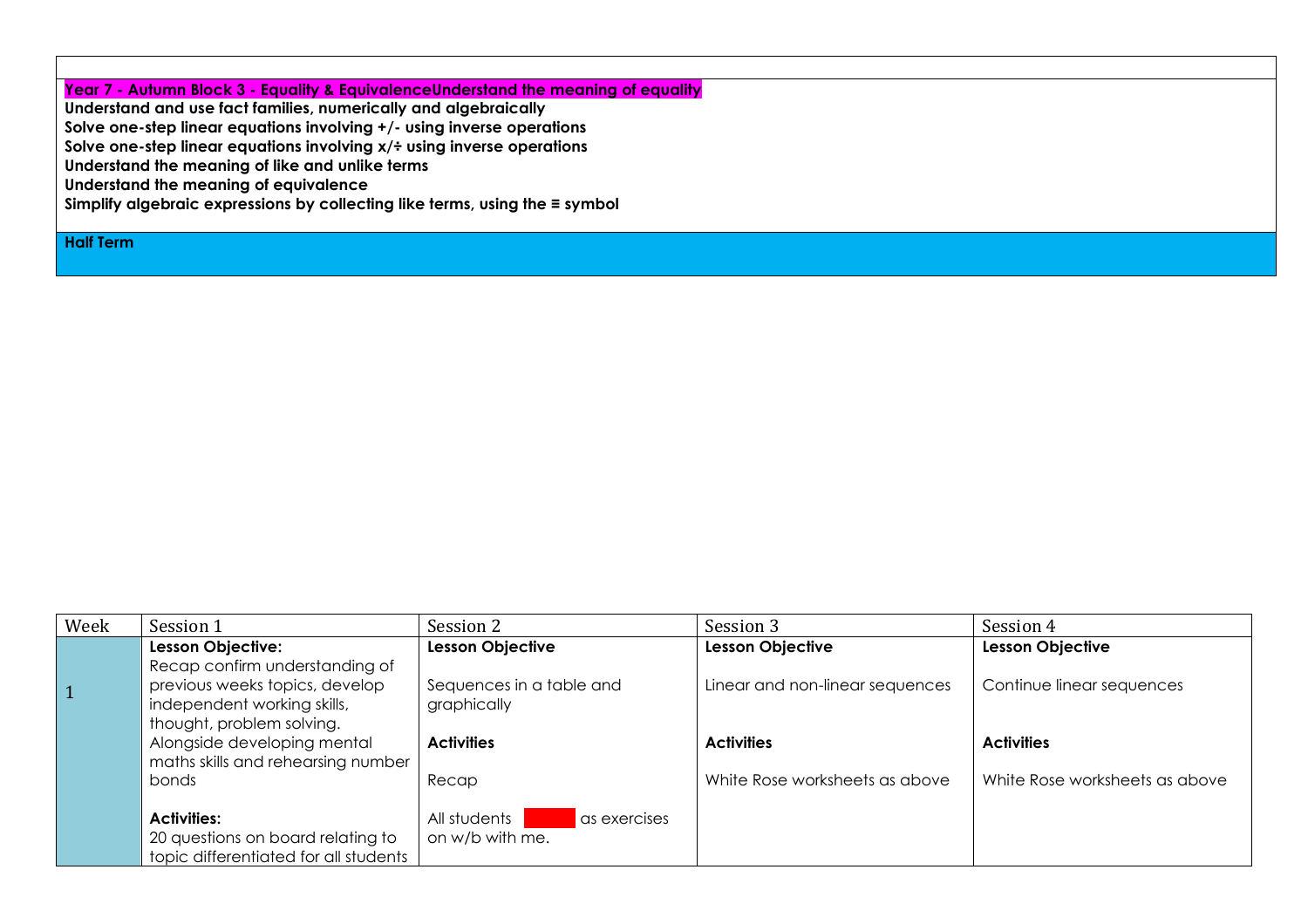|   | Students completing activities with<br>a range of concrete materials as<br>required<br>Peer support - working in set<br>groups with staff support. |                                                                  |                                                              |                                                               |
|---|----------------------------------------------------------------------------------------------------------------------------------------------------|------------------------------------------------------------------|--------------------------------------------------------------|---------------------------------------------------------------|
|   | Lesson Objective:                                                                                                                                  | <b>Lesson Objective</b>                                          | <b>Lesson Objective</b>                                      | <b>Lesson Objective</b>                                       |
| 2 | Recap confirm understanding of<br>previous weeks topics, develop<br>independent working skills,                                                    | Continue non-linear sequences                                    | Explain the term-to-term rule                                | Find missing terms (H)<br>Completion and understanding of     |
|   | thought, problem solving.<br>Alongside developing mental                                                                                           | <b>Activities</b>                                                | <b>Activities</b>                                            | topic                                                         |
|   | maths skills and rehearsing number<br>bonds                                                                                                        | Examples of                                                      | White Rose worksheets as above                               | <b>Activities</b><br>Additional plenary questions on<br>board |
|   | <b>Activities:</b>                                                                                                                                 |                                                                  |                                                              |                                                               |
|   | 20 questions on board relating to<br>topic differentiated for all students                                                                         |                                                                  |                                                              |                                                               |
|   | Students completing activities with<br>a range of concrete materials as<br>required                                                                |                                                                  |                                                              |                                                               |
|   | Peer support - working in set<br>groups with staff support.                                                                                        |                                                                  |                                                              |                                                               |
|   | <b>Lesson Objective</b>                                                                                                                            | <b>Lesson Objective</b>                                          | <b>Lesson Objective</b>                                      | <b>Lesson Objective</b>                                       |
| 3 | Completion and understanding of<br>topic                                                                                                           | Given a numerical input, find the<br>output of a single function | Use inverse operations to find the<br>input given the output | Use diagrams and letters to<br>generalise number operations   |
|   | <b>Activities</b><br>Topic plenary questions on board                                                                                              | machine                                                          |                                                              |                                                               |
|   | from all levels to give opportunity                                                                                                                |                                                                  |                                                              |                                                               |
|   | to improve and develop<br>knowledge and understanding;                                                                                             | <b>Activities</b>                                                | <b>Activities</b>                                            | <b>Activities</b>                                             |
|   | incorporating extension activities<br>and further real-world applications<br>and examples for all students<br>combining themes                     | White Rose worksheets as above                                   | White Rose worksheets as above                               | White Rose worksheets as above                                |
|   |                                                                                                                                                    |                                                                  |                                                              |                                                               |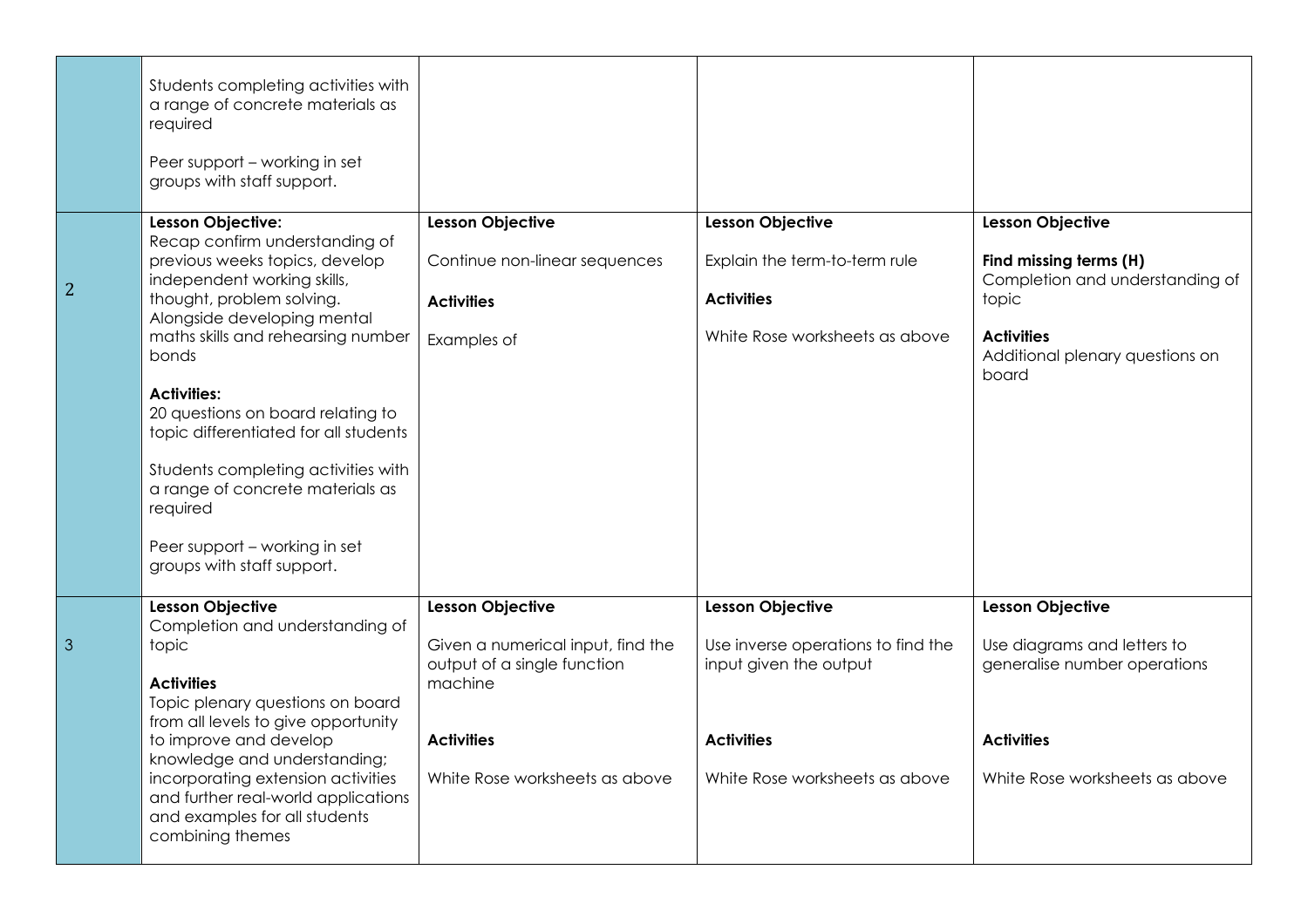|                 | Lesson Objective:                                                                                                            | <b>Lesson Objective</b>                                            | <b>Lesson Objective</b>                                                 | <b>Lesson Objective</b>                                                                         |
|-----------------|------------------------------------------------------------------------------------------------------------------------------|--------------------------------------------------------------------|-------------------------------------------------------------------------|-------------------------------------------------------------------------------------------------|
| $\overline{4}$  | Recap confirm understanding of<br>previous weeks topics, develop<br>independent working skills,<br>thought, problem solving. | Use diagrams and letters with<br>single function machines          | Find the function machine given a<br>simple expression                  | Substitute values into single<br>operation expressions                                          |
|                 | Alongside developing mental<br>maths skills and rehearsing number                                                            | <b>Activities</b>                                                  | <b>Activities</b>                                                       | <b>Activities</b>                                                                               |
|                 | bonds                                                                                                                        | White Rose worksheets as above                                     | White Rose worksheets as above                                          | White Rose worksheets as above                                                                  |
|                 | <b>Activities:</b>                                                                                                           |                                                                    |                                                                         |                                                                                                 |
|                 | 20 questions on board relating to<br>topic differentiated for all students                                                   |                                                                    |                                                                         |                                                                                                 |
|                 | Students completing activities with<br>a range of concrete materials as<br>required                                          |                                                                    |                                                                         |                                                                                                 |
|                 | Peer support - working in set<br>groups with staff support.                                                                  |                                                                    |                                                                         |                                                                                                 |
|                 | <b>Lesson Objective</b>                                                                                                      | <b>Lesson Objective</b>                                            | <b>Lesson Objective</b>                                                 | <b>Lesson Objective</b>                                                                         |
| $5\overline{5}$ | Find numerical inputs and outputs<br>for a series of two function<br>machines                                                | Use diagrams and letters with a<br>series of two function machines | Find the function machines given<br>a two-step expression               | Substitute values into two-step<br>expressions                                                  |
|                 | <b>Activities</b>                                                                                                            | <b>Activities</b>                                                  | <b>Activities</b>                                                       | <b>Activities</b>                                                                               |
|                 |                                                                                                                              | White Rose worksheets as above                                     | White Rose worksheets as above                                          | White Rose worksheets as above                                                                  |
|                 | White Rose worksheets as above                                                                                               |                                                                    |                                                                         |                                                                                                 |
| $\overline{6}$  | Lesson Objective                                                                                                             | <b>Lesson Objective</b>                                            | <b>Lesson Objective</b>                                                 | Lesson Objective:                                                                               |
|                 | Generate sequences given an<br>algebraic rule                                                                                | Represent one- and two-step<br>functions graphically               | Completion and understanding of<br>topic                                | Recap confirm understanding of<br>previous weeks topics, develop<br>independent working skills, |
|                 | <b>Activities</b>                                                                                                            | <b>Activities</b>                                                  | <b>Activities</b>                                                       | thought, problem solving.<br>Alongside developing mental                                        |
|                 | White Rose worksheets as above                                                                                               | White Rose worksheets as above                                     | Topic plenary questions on board<br>from all levels to give opportunity | maths skills and rehearsing number<br>bonds                                                     |